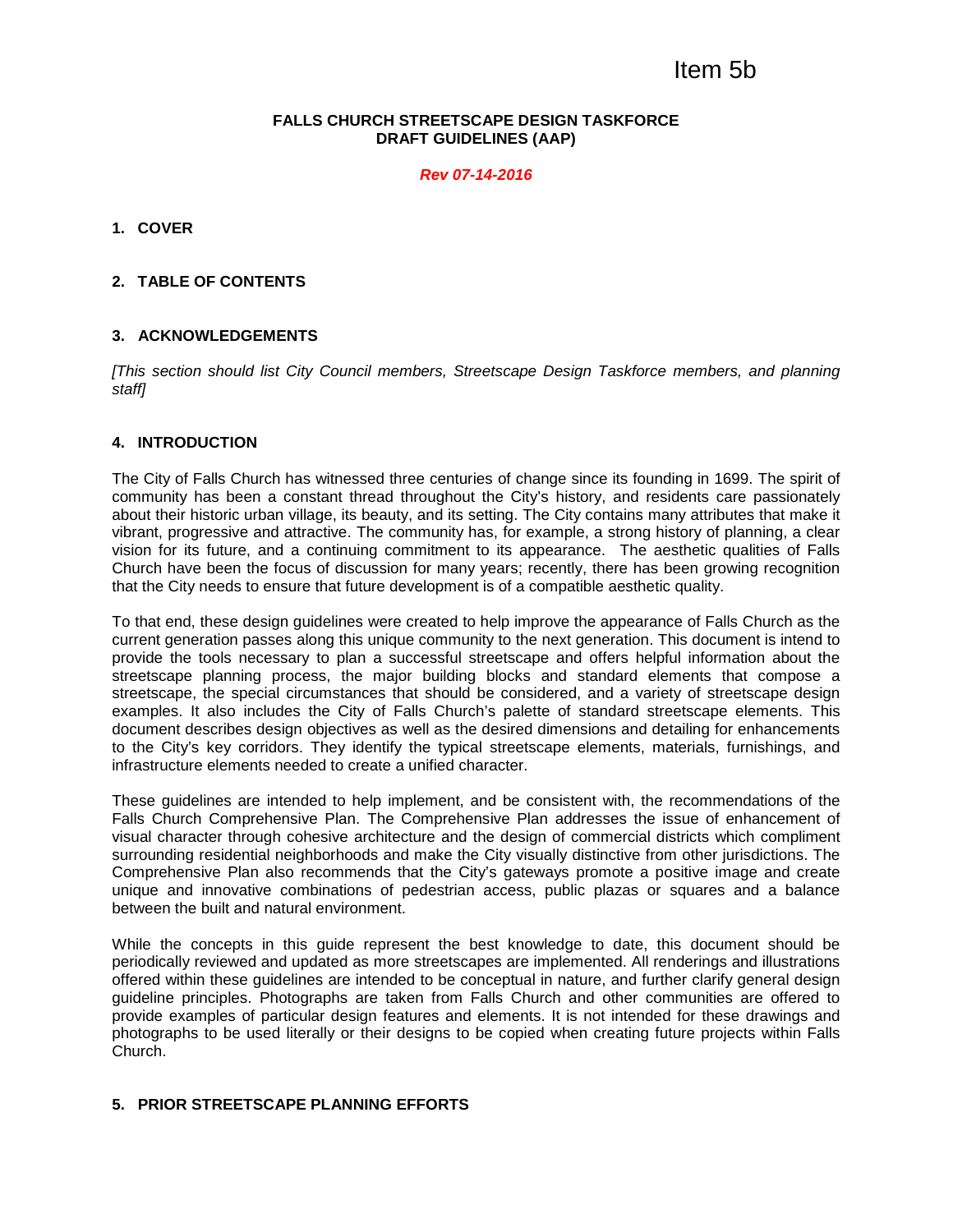### *[This section is intended to set forth and briefly summarize pertinent prior planning efforts]*

- Streetscape Plan For West Broad Street (1987): This plan includes design standards for street furniture, such as benches, bike racks and street lights; and materials, such as brick sidewalks and crosswalks. The streetscape guidelines were adopted to respond to existing conditions, which the plan defines as, "A jumble of signs, poles, asphalt expanses, numerous curb cuts, stunted landscaping and deteriorating sidewalks and facades leaving the impression of confusion, neglect and, in some locations, decline…" which, "discourages pedestrian and business activity." Since adoption of the streetscape standards, sections of the street have been updated through public and private investment; however, certain stretches along the southern edge of West Broad Street, the northern edge of West Broad Street near St. James Church and School, and small stretches along the northern edge of West Broad Street between redevelopment projects have not yet been improved.
- Design Guidelines (2001):
- North Washington Street Streetscape Design Guidelines (2010): This plan calls for large sidewalks, street trees, and bioretention planters along either side of the North Washington Street Planning Opportunity Area. The plan also recommends a small pocket park adjacent to Christ Crossman Methodist Church, as well as gateway signage at the entrance to the City from Arlington County. It also calls for undergrounding of utilities, improved sidewalk and crosswalk paving, and pedestrian scale street signage and light fixtures. The plan recommends a six-foot bioretention planter area between North Washington Street and storefronts and eight feet of sidewalk between the planters and storefronts. Furthermore, pedestrian scale interpretive signage describing the bioretention planters and permeable pavement will serve to draw attention and provide a small attraction for pedestrians.
- Zoning Ordinance Changes (2013): This zoning ordinance change requires 20-foot setbacks along West Broad Street.
- Bus Stop and Shelter Master Plan (2013): This plan is intended to guide the placement of bus stops and bus shelters.
- Bicycle Master Plan (2014): This plan includes guidelines for the design and placement of bike racks.
- Park Avenue, A Civic Great Street (2015): This plan was adopted to transform Park Avenue into a "Civic Great Street" consistent with American Planning Association's "Great Street" recommendations. The concept plan included construction of a new plaza in front of City Hall, provision of seating along the corridor, installation of street trees, and reconstruction of intersection geometry.

# **6. PUBLIC ENGAGEMENT**

*[This section is intended to describe Council's passage of the charter, establishment of the taskforce, formulation of the draft, and presentation to Council]*

# **7. PRIVATE SECTOR PARTICIPATION**

*[This section is intended to discuss the importance of private sector participation in realizing the streetscape]*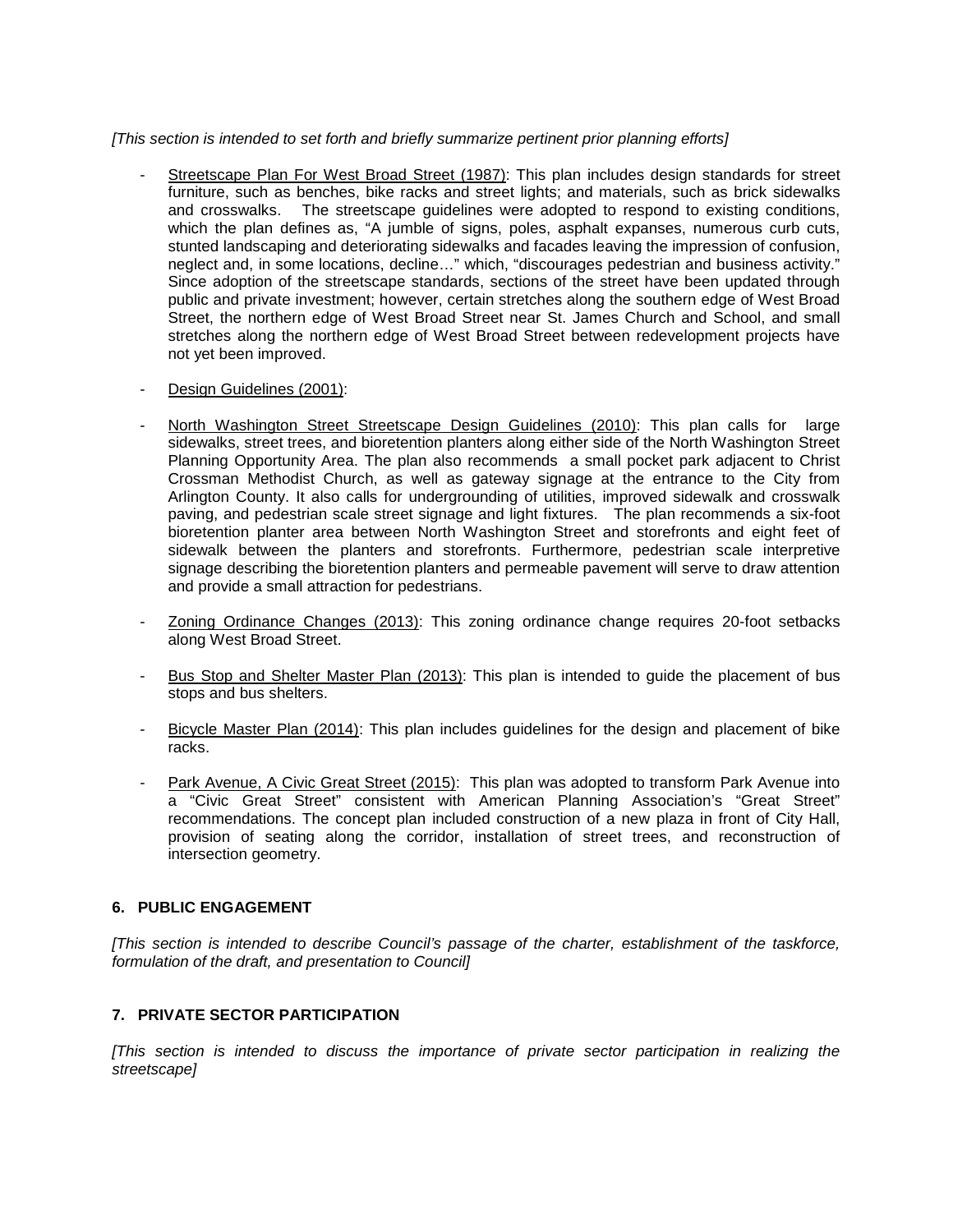This document anticipates that improvements will be implemented by both public and private entities. Frequently, developers of new buildings and major rehabilitation projects are required to include improvements in the public way as part of the project. This typically includes the sidewalks and immediately adjacent to the property being developed. As properties redevelop, or as new construction takes place, the frontage of those properties should be improved in accordance with the guidelines.

Additionally, maintenance is essential to the success of a streetscape project, regardless of whether the project is a result of private or public sector investment. While this guide does not attempt to outline the process landowners and developers use to obtain the various permits required for construction, many aspects of these guidelines may be helpful.

# **8. DIVERSITY AND LOCAL CONTEXT**

*[This section is intended to stress the fact that deviations from the guidelines may be permitted in certain circumstances]*

The use of these guidelines is intended to provide "baseline" streetscape recommendations that can be further refined to respond to the opportunities and constraints presented by the local context for each street. Abutting land uses, surrounding street networks, neighborhood character, commercial district needs, differences in right-of-way widths between blocks, are all critical components of the urban context which may suggest variations from the preferred guidelines.

Ultimately, these guidelines must be applied in a manner that balances the particular priorities of individual developments and neighborhoods through which Falls Church's streets pass with commuting traffic and other regional needs.

Certain streetscape elements and variations of the guidelines can highlight focal points while still relating these areas to the overall Plan. Deviations from the standard palette of plants, furniture, and colors may be permitted, for example, at the owner's expense, to help reinforce an important motif or brand.

# **9. GOALS AND OBJECTIVES**

The following goals and objectives reflect the various economic, aesthetic, ecological, and social priorities identified by the Streetscape Design Taskforce:

- 1) To Create a Sense of Place: It is imperative that streetscape elements contribute to a "sense of place" that is enjoyable, memorable, and provides connective and harmonious outdoor spaces. This sense can be built on a mosaic of distinctive elements that creates common community feeling from a theme of common design elements.
- 2) To Create a Sense of Unity: The guidelines emphasize creating of a sense of unity and harmony by utilizing a uniform set of streetlights, street trees, pavement treatments, and street furniture.
- 3) To Offer Diversity: The guidelines anticipate periodic, subtle variations in the type of landscaping, sidewalk pavement treatments, signage, and furniture which will allow the streetscape to remain a single whole while leaving room for flexibility, individualism, and site-specific conditions, and to guard against monotony and a horticultural monoculture.
- 4) To Create A Safe, Comfortable, and Inviting Pedestrian Experience: Connecting uses and public amenities, establishing clear pedestrian and vehicular pathways, creating a physical and psychological sense of separation between pedestrian and vehicle zones, and providing sidewalks wide enough to allow for comfortable pedestrian flow is a top priority. A strong sense of community, the highly valued personal, "small-town atmosphere," depends on having such convenient and easy access to a variety of activities and uses.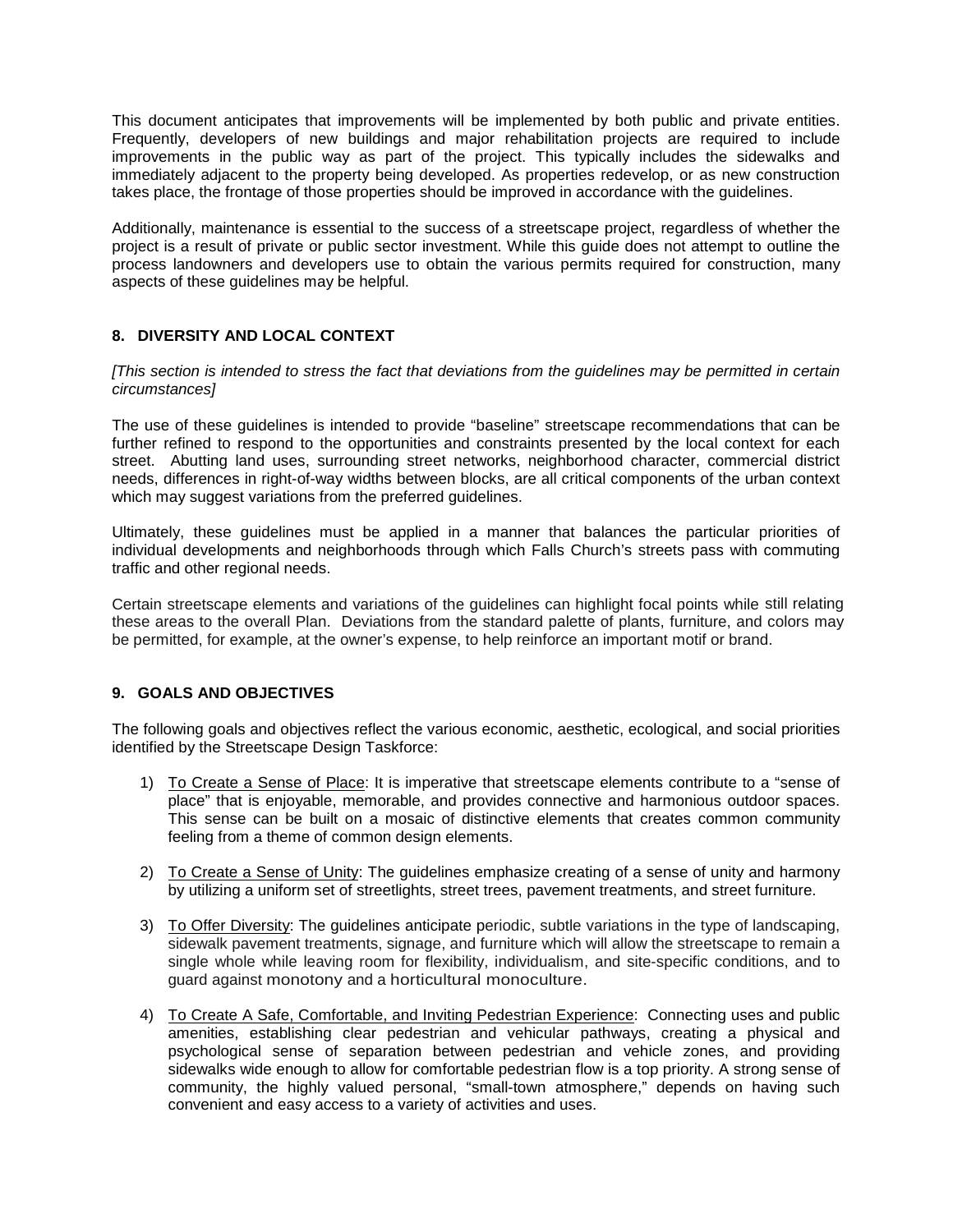- 5) To Enhance Existing Businesses: To promote economic activity by designing streetscape that encourages visits to local businesses, and enhances the appearance and appeal of the City's retail and office structures.
- 6) To Brand The City: And promote a positive perception of the City's character and rich history.
- 7) To Create Gateways: The sense of arrival into Falls Church is a priority and can be achieved by marking entrances with signature architecture, public art, distinctive streetscape treatments and landscaping or a combination of several of those elements. Any gateway design should announce the community but should not visually overwhelm the visitor. It should reflect community character and be an appropriate statement about the City.
- 8) To Provide a Suitable Transition from Commercial to Residential Areas: Appropriate transitions between the busy, urban commercial corridors and the more contemplative residential neighborhoods is important. Transition means making adjustments in siting and in building design to ensure that new development is compatible with its neighbors, and installation of streetscape elements to provide a defined edge. The primary ways of accomplishing transitions are architectural (adapting the building) and landscaping (adding open space, edges, screening or buffers).
- 9) To Adequately Maintain Landscaping: Create a sustainable streetscape that protects and improves environmental quality. Protect the existing shade trees.
- 10) To Promote Environmental Sustainability: The streetscape should be built using materials and furnishings that are locally sourced, renewable, uniquely durable or otherwise ecologically beneficial. To promote environmental suitability – tree canopy and habitat, decrease automobile dependency, reducing carbon emissions

### **10. ESTABLISHMENT OF THREE-TIERED STREET TYPOLOGY**

Falls Church's various streets serve different purposes and therefore have different design needs. Consequently, this document provides different design guidelines for three tiers of streets:

1) Major Streets: Broad Street, between the intersections of Shreve Road and E. Fairfax Street, as well as Washington Street, between its intersections with Gresham Place and Marshall Street, are the City's key commercial corridors. While each street exhibits different built environment characteristics, both are part of Northern Virginia's major arterial network. They not only serve the commercial needs of Falls Church residents, but provide visitors with their principal image of the City.

Both streets include two travel lanes in each direction, occasional turn lanes at signalized intersections, and a lack of on-street parking and dedicated bicycle lanes. Both streets also include a mix of existing or planned office, commercial, residential, and institutional uses. While some sections of Broad and Washington Streets have been enhanced or improved for pedestrian use, changes to the existing sidewalks, bus stops and landscape treatment are necessary to strengthen connectivity to existing amenities and to create an appealing gateway to the City.

2) Secondary Streets: [Designation of streets here] West Street, Fairfax Street, Annandale Road, Park Avenue, Maple Avenue, Little Falls Street. The existing infrastructure and size varies greatly along Secondary Streets. Sidewalk widths vary, utilities are predominantly above ground, and gaps and partial implementation of prior streetscape standards exist along a majority of these corridors.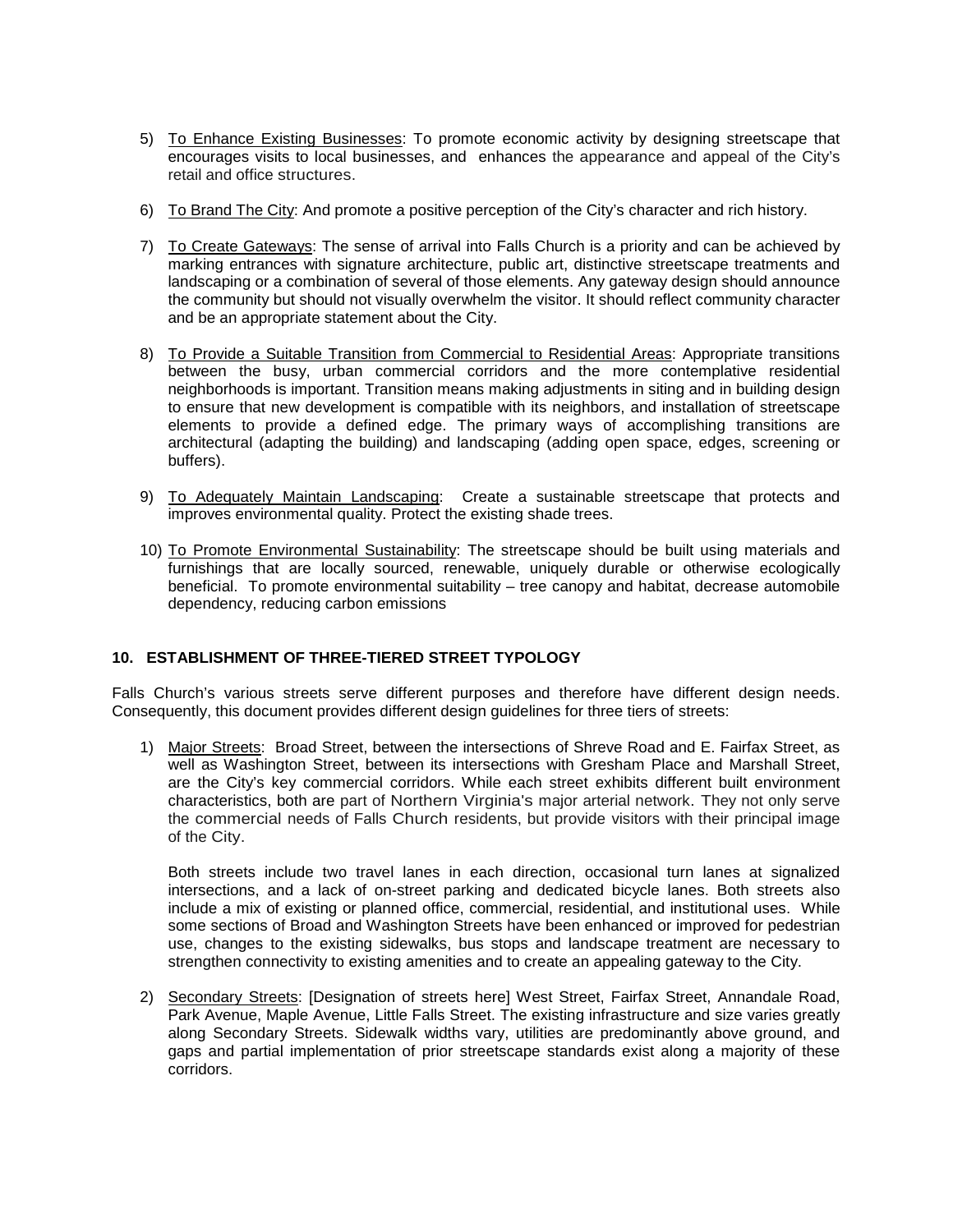3) Local Streets: Local streets serve a tertiary role largely due to their connection to residential neighborhoods. These streets need to provide safe, comfortable access to West Broad Street and Park Avenue from surrounding areas and neighborhoods. Because of their secondary nature, these other streets are also appropriate places to provide site access for automobiles, such as driveways and garage entrances.

*[Graphics to include a map depicting the three tiers of streets, photos, etc.]*

# **11. ESTABLISHMENT OF STREETSCAPE ZONES**

The streetscape may include a variety of elements such as vehicle travel and parking lanes, bicycle lanes, sidewalks, street trees, tree border areas, street furniture, bicycle parking, bus stops, utility lines, accent planting and signage. Three prototypical streetscapes—each corresponding to a particular street's typology—have been defined below. Each streetscape is broken into five zones in order to achieve separation between pedestrians and vehicles, and to integrate streetscape features into the public realm:

- The Sidewalk Zone: This is the "front porch" of every business and residence. It is intended to be the place where people meet neighbors, enjoy a stroll, and access businesses. Larger sidewalk zones can also accommodate outdoor cafes, sidewalk sales, street performers and other similar uses.
- The Shy Zone: This zone describes an informal areas in which pedestrians instinctively maintain a distance from storefronts, curbs, or other objects placed in the streetscape. Such elements actually consume more space than the actual physical dimensions due to this shy zone effect. Since the overall goal in streetscape design is to create an environment in which pedestrians feel comfortable and to entice them to return, the shy zone effect must be carefully considered in the design process.
- The Buffer Zone: This zone includes planting beds, lighting, etc. *[More needed]*
- The Parking Zone: This zone allows convenient parking for residents or commercial patrons who travel by car. This zone also allows for short-term loading zones and transit stops.
- The Roadway Zone: This zone accommodates the movement of motor vehicles and bicycles through a streetscape.

While each zone is distinct, the zones often overlap and interact with each other. For example, pedestrians crossing a street interact with all of the zones. Similarly, street lighting located in the buffer zone overlaps the parking and roadway zones. Bump-outs, crosswalks, and curb ramps help define safe pedestrian crossing areas in the roadway and parking zones. Buses use the parking zone to pick up transit patrons from the sidewalk zone. Understanding the relationship and interaction of the activities each zone is vital to the successful organization of a streetscape.

The following illustrations depict how the streetscape zones should be applied to each of the three prototypical streetscapes. They establish a baseline a stage for pedestrian interaction and commercial endeavor by providing an interesting, attractive, and comfortable environment along public rightsof-way. As noted above in Section \_\_\_, these are offered for illustrative guidelines purposes only.

These guidelines anticipate that exceptions should be evaluated, and may be made, depending on the unique circumstances of each property, use, and development proposal. However, excessively wide sidewalks and wide planting areas which create a suburban appearance should be avoided. Additionally, where street sections are not anticipated to redevelop in the near term, and where topography or existing buildings prohibit building the desired width until redevelopment occurs, an interim condition may be constructed to make unifying improvements in a narrower envelope.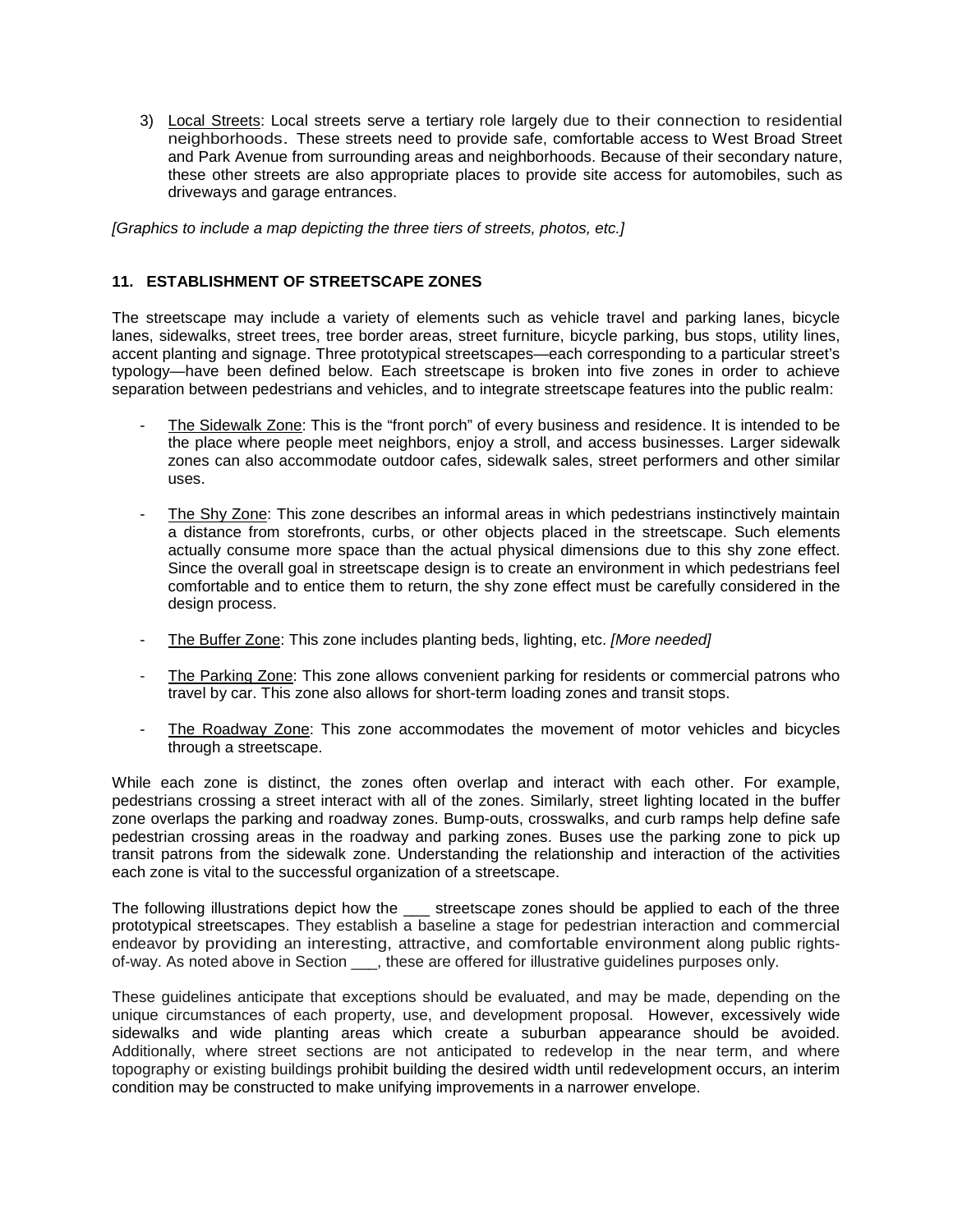- 1) Major Streets: The typical streetscape should consist of a 20-foot-wide area between the face of the curb and the rear edge of the public sidewalk. This 20-feet area incorporates:
	- a. A seven-foot wide clear zone public sidewalk between the face of the building and the buffer area;
	- b. Two 18-inch shy zones on both sides of the sidewalk zone; and
	- c. A six-to-eight-foot-wide buffer zone between the sidewalk zone and the roadway zone the which will include sufficient space for a planting strip, street amenities, traffic signs, and streetlights

No on-street parking or loading is anticipated along Major Thoroughfares.

- 2) Secondary Streets: *[Insert dimensions]*
- 3) Local Streets: *[Insert dimensions]*

*[Graphics to include typical street sections described above]*

# **12. GUIDELINES FOR STREETSCAPE ELEMENTS**

The term "streetscape" refers to the look and feel of all of the elements that make up the public realm of the areas between buildings along sidewalks and streets. Streetscape elements are those products which have been chosen to give form, decoration, flavor, and convenience to the streetscape. Such elements can provide unifying elements of design and enhance outdoor spaces. They can influence public places where individuals interact, and can help define Falls Church's aesthetic quality, economic activity, health, and sustainability.

Streetscape guidelines typically address street furniture (e.g., benches, lights and signage), spacing and placement of streetscape elements, widths of pedestrian spaces, travel lanes, and amenity spaces, and materials for use in sidewalks, streets, and crosswalks.

The arrangement of streetscape elements must be carefully considered and harmoniously integrated to help create a streetscape identity for commercial areas. When these elements take on a very strong presence, a brand can be created which creates a unique character in the area that can be expanded beyond the streetscape to advertising and marketing which are key tools in promoting economic development.

Establishing the structure and rhythm in the streetscape is the task allocated to two major sets of streetscape elements: (1) regularly-spaced rows of trees within planting strips; and (s) uniform style and spacing of streetlights. While trees establish the daytime rhythm with foliage and canopies, lighting establishes the illumination levels and night-time visual rhythm of the streetscape. The vertical elements of lighting poles and luminaires create strong visual presences in a streetscape. Both provide a pleasing sense of enclosure for pedestrians and motorists.

# **12.A. TREES AND PLANT MATERIALS**

Tree and plant materials add four-season color, interest, and texture to a streetscape. The goal is to efficiently manage the urban landscape to provide a better quality of life for the City's residents and visitors. Trees, shrubs and other plantings can be used to provide beauty and shade within a pedestrian gathering place, define street edges, provide a sense of enclosure, and provide screening for parking, utilities, and service areas.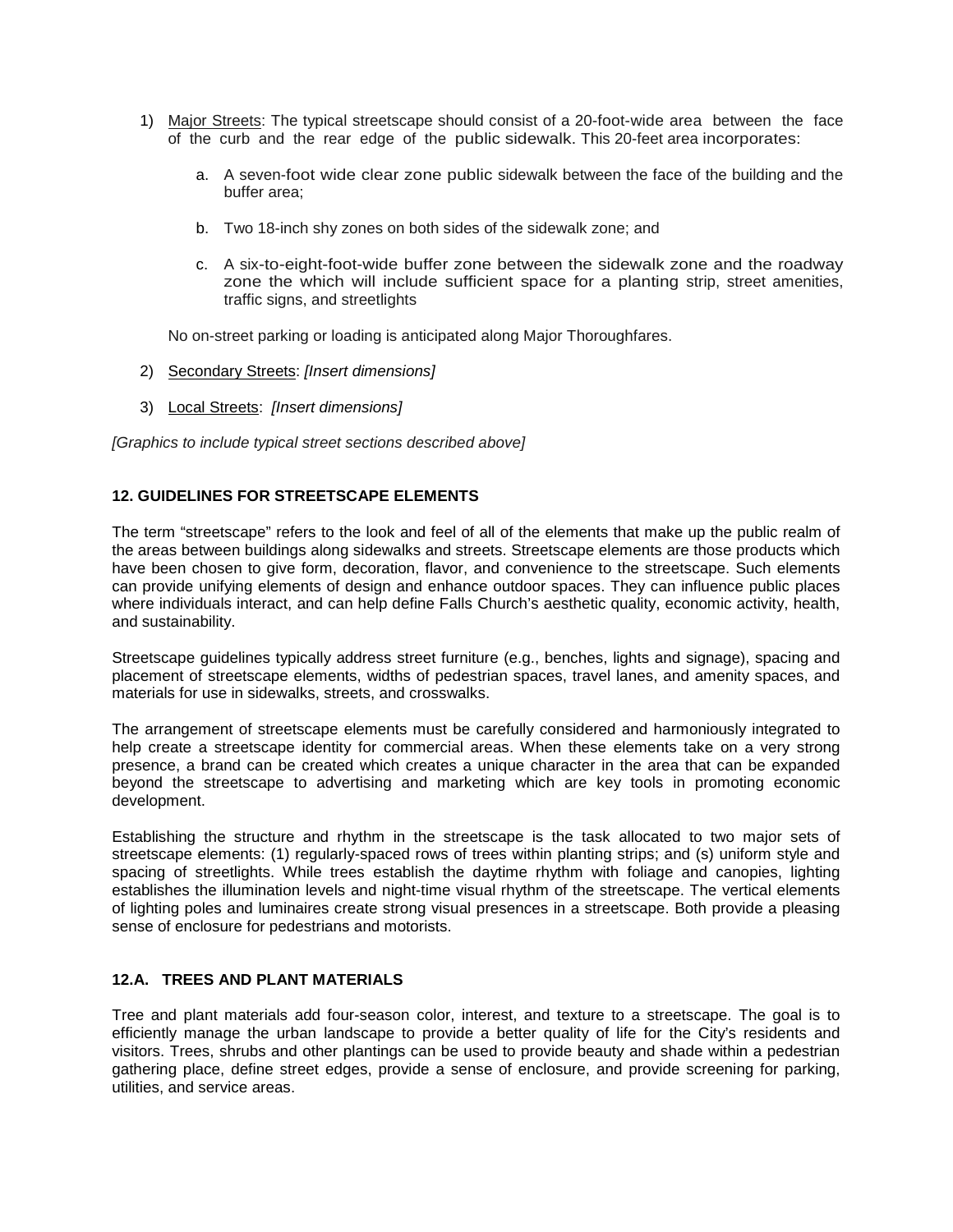- 1) Tree Types: Use tall-growing, hardy native Northern Virginia tree species which require minimal maintenance and are appropriate for site conditions, considering available sunlight, water and root and canopy space. Trees should provide overhead canopies that provide a ceiling and sense of enclosure, but should allow for easy removal of lower branches assuring the visibility of commercial storefronts, signs, and streetlights. Replace damaged or missing street trees with appropriate species. Specific recommendations include: *[List out with photos]*
- 2) Tree Placement: Street trees should be regularly spaced approximately \_\_\_ feet apart to function as architectural elements, giving a sense of rhythm, as well as unity and identity over the course of several blocks. Tree spacing should be compatible with the spacing of street lights on a one light-per-three-tree basis.
- 3) Tree Size: The minimum-size street tree should be approximately 3 1/2 to 4 inches in diameter, though developers are encouraged to plant larger trees, especially in areas of higher density development.
- 4) Existing Trees: Existing trees are in good condition and of significant size and character should be incorporated into the streetscape design and protected during construction.
- 5) Salt Tolerance: All trees and plant materials should salt tolerant. Planting beds should be flushed out each spring to remove remaining salts that may have accumulated during winter snow events.
- 6) Additional Plant Materials: Additional plant materials should be incorporated into streetscape design. These shrubs, groundcovers and perennials, with bulbs and annuals added at focal points, will provide additional interest through their form, foliage, flower and fruit psychologically, physically and visually lessen the impact of moving and parked vehicles on the pedestrian. Plantings should be closely spaced, selected for high salt tolerance, ease of maintenance, and four-season color. Specific recommendations include: *[List out with photos]*
- 7) New Planting Beds: All trees and plant material should be located in flush, at-grade square planting beds that are six feet wide and of varying lengths, with no single planting bed being less than 15 feet in length. Planting beds should be flush with the curb to maximize pedestrian space.
- 8) Planting Bed Railings/Guards: Where more intense plantings such as annuals, perennials, and ornamental grasses are used, planting beds should be surrounded by metal tree guards which are between 12 inches and 18 inches tall, to reduce soil compactions, provide a physical barrier between the planting bed and pedestrian/vehicular zones, and protect the bed from animals, foot traffic, automobile, and bicycle abuse. *[Are there places where raised/bullnose planters would be appropriate, or are we comfortable eliminating them altogether?]*
- 9) Existing Planting Beds: As originally designed, the tree planters along West Broad Street include a 12 inch buffer to the curb line and inhibit access for transit riders and fire protection. Changes should be made to existing planters as necessary to maximize available sidewalk space and access while preserving soil volume and root protection to allow for healthy tree growth.
- 10) Planting Bed Maintenance: Periodic maintenance of trees and planting materials should occur, including spring cleanup of the prior season's growth, removal of refuse blown into planting beds, replacement of damaged or dead plant materials, watering and mulching, and periodic tending to plant installations (e.g., weeding, mulching, pruning). Street tree branches, in particular, must be consistently monitored so as not conflict with streetlight poles, commercial signs, and storefronts.
- 11) Plant Installation Technique: Street trees and additional plant materials should be installed concurrently. Care must be taken to provide an adequate underground support system for all plants. Adequate soil volume for root growth must be provided. Soil must include a mixture,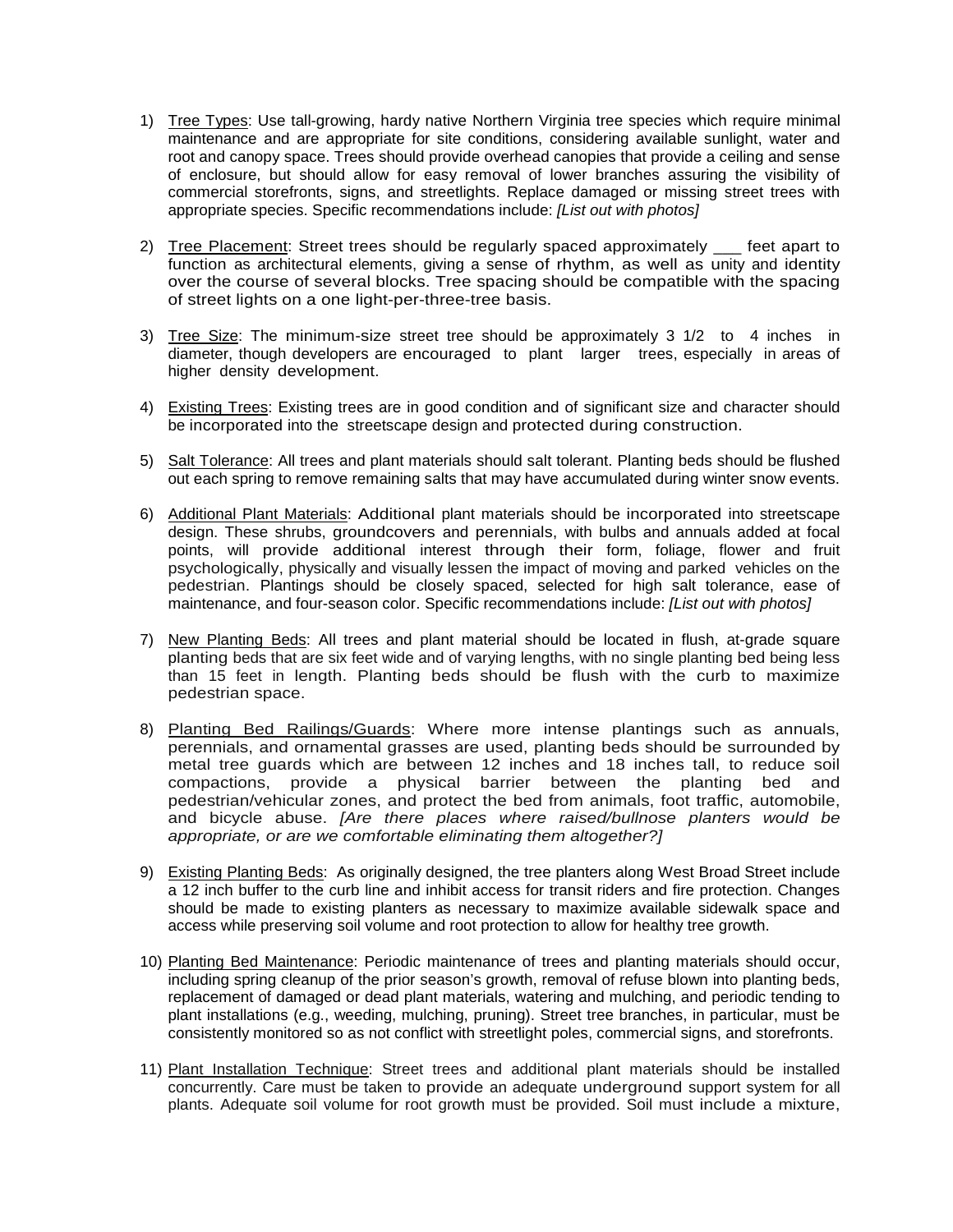based on a soil analysis of existing soil, high quality top soil, organic matter, and select inorganic matter, to increase soil porosity and encourage horizontal root development.

- 12) Planting Bed Drainage & Irrigation: An underdrainage system connecting to the storm sewer system must be provided and, where appropriate, an irrigation system should also be considered. *[Need to discuss sufficiency of self-watering planters]*
- 13) Freestanding Planters: Planters may be placed in the public right-of-way so long as a 10-foot clear zone is provided ensuring an accessible pedestrian route. Care should be taken during installation to keep planters level. Planters may be decorated for interest in all seasons, such as pine boughs for winter and forced bulbs for spring.

*[Graphics for this section include typical planting concepts and a plant palette]*

*[Need to address holiday lighting, plant/tree "clear zones"]*

# **12.B. STREET LIGHTING**

Streetlights perform a very important safety function. Sufficient lighting protects vehicle occupants, pedestrians, animals, and property. Streetlights are also important to the aesthetic appeal of a street.

- 1) Streetlight Style: Street lighting should be in a traditional acorn luminaire style (locally known as the "Falls Church Pole"), comprised of a 14-foot high, low-maintenance cast metal painted in a uniform color, with a base, shaft, and luminaire. The City of Falls Church seal should be incorporated into the service access plate at the base.
- 2) Streetlight Lighting Technology: Street lights should use a metal halide light source, or approval equivalent, to achieve an optimal balance of efficiency and pedestrian friendly quality of light. Street lights should meet Dark Sky Initiative criteria and be directionally focused downward to the street to prevent glare and trespass onto adjacent properties. As technology changes and new proven lamp options become available, different light sources may be considered. The light source shall have a minimum initial lumen level of 13,000 lms, a minimum lamp life expectancy of 24,000 hours and a minimum CRI of 65, or be approved by the Director of Engineering.
- 3) Streetlight Spacing: should be spaced at 50-to-55 foot intervals and should be uniformly located (as opposed to alternating) on opposite sides of the street. Street lights should be placed \_\_\_ feet from the curb line to ensure sufficient clearance zone for automobiles and protection for hanging baskets, bunting, and banners.
- 4) Signage: No signage should be attached to poles, except for those signs designated in the sigage section of this document.
- 5) Existing Streetlights: Modern cobrahead-type streetlights should be replaced with streetlights recommended in these guidelines.
- 6) Streetlight Banners/Bunting/Wreaths: Bunting, banners, and holiday wreaths may be installed on streetlights and composed of metal, vinyl, natural materials, or treated fabric. These may be employed to advertise the farmers market, holidays, festivals, community groups, or to highlight City amenities. These would be placed on the poles by the City or sponsoring organizations, would be temporary, and could not be used as advertising by private businesses.
- 7) Hanging Baskets: Hanging baskets may be installed on streetlights for additional landscape opportunities. Although hanging baskets are purchased and installed by the City, the sponsoring organization has the ultimate ongoing maintenance responsibility. Hanging baskets should be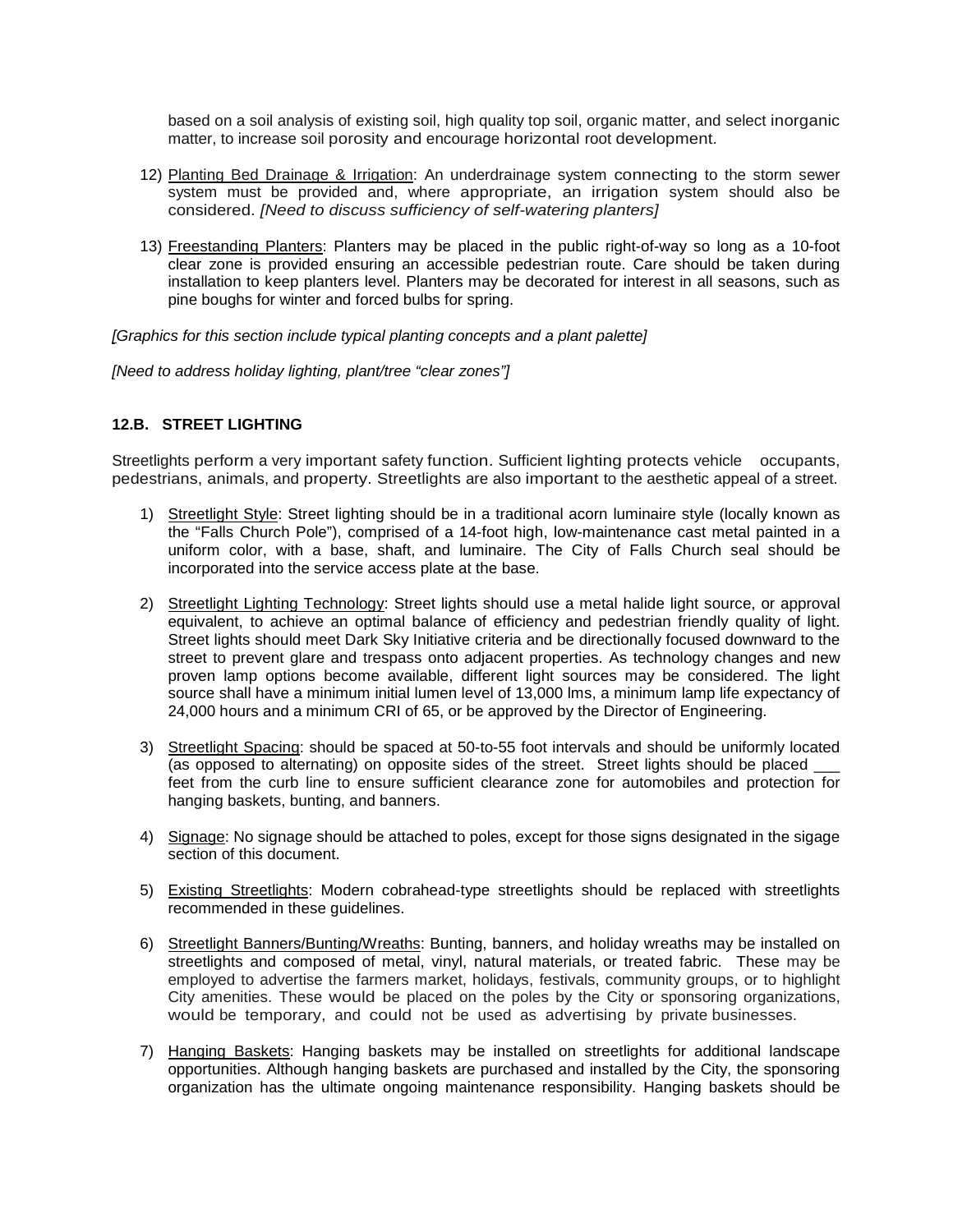well-maintained and frequently watered. The ability of community stakeholders to maintain these elements is a critical factor in the decision to include them in the streetscape design.

# **12.C: TRAFFIC AND PEDESTRIAN SIGNALS**

*[To be added; need to address style, placement, countdowns, crosswalk warning light systems/pedestrian-activated flashing crosswalk beacons]*

# **12.D. PAVING & SIDEWALKS**

One of the most important features of a successful streetscape is the ground surface. Ground surface, especially in urban areas of the City, form the floor of the outdoor environment in which people live, work, and play. The design of walking surfaces is one of the most important elements for setting the initial mood of the space.

An inviting pedestrian walkway needs to be level, well-maintained, safe, comfortable, and attractive. There must be sufficient room for pedestrians to pass each other comfortably, and space to provide the pedestrian a physical or psychological buffer from the street. This buffer between pedestrian and traffic is especially important along Broad and Washington Streets, due to the lack of on-street parking.

- 1) Pavement Materials: Sidewalks should be constructed with a paving unit, such as brick, patterned concrete, brick pavers, or a combination of these materials, that relates to the existing architectural vocabulary of the sub-area and to the existing design standards. Said paving units should be laid in a running bond patter perpendicular to the curb.
- 2) Paver Installation Method: The traditional method of brick/paver installation which utilizes a concrete base, bituminous layer, adhesive, and sand-filled joints may not be appropriate… *[More needed]*
- 3) Diversity of Materials: While brick, patterned concrete, and brick pavers are strongly preferred along Major Thoroughfares, paving materials must be compatible with the character of the area. Brick pavers in traditional patterns, scored concrete, and swept concrete with decorative ribbing of brick pavers are examples of appropriate alternative applications along Secondary Streets and Local Streets. Color and texture of both surfaces should be carefully reviewed prior to installation.
- 4) Reduce Curb Cuts: Excessive curb cuts for vehicular access across pedestrian ways should be avoided. Any necessary curb cuts should be treated as a pedestrian surface and receive the same quality of treatment as the adjacent walkway. However, they should be designed to withstand heavy wheel loads created by refuse trucks, fire trucks, and similar vehicles. Further, they should be marked with a change in materials, color, texture or grade to alert pedestrians to the possible presence of vehicles. In areas of brick pavement, the brick should carry across the driveway.
- 5) Transition In Pavement Materials: Where two different pavement patterns or materials meet (except in the case of ribbing abutting the more dominant material) a decorative pattern should be developed as a transition. This border should not exceed a distance of eight feet and should use the colors, shapes, and textures of the adjacent pavements.
- 6) Crosswalks: All crosswalks should be constructed of brick or brick pavers, installed on a bituminous setting bed over a heavy-duty concrete underlayment. Brick crosswalks should be delineated by a minimum of four-inch beveled concrete edging band on each side of the brick/paver field to encourage slower speeds, decrease chipping, and create contrasts in texture. Any materials used in crosswalks must have a high load-carrying capacity. All of the concrete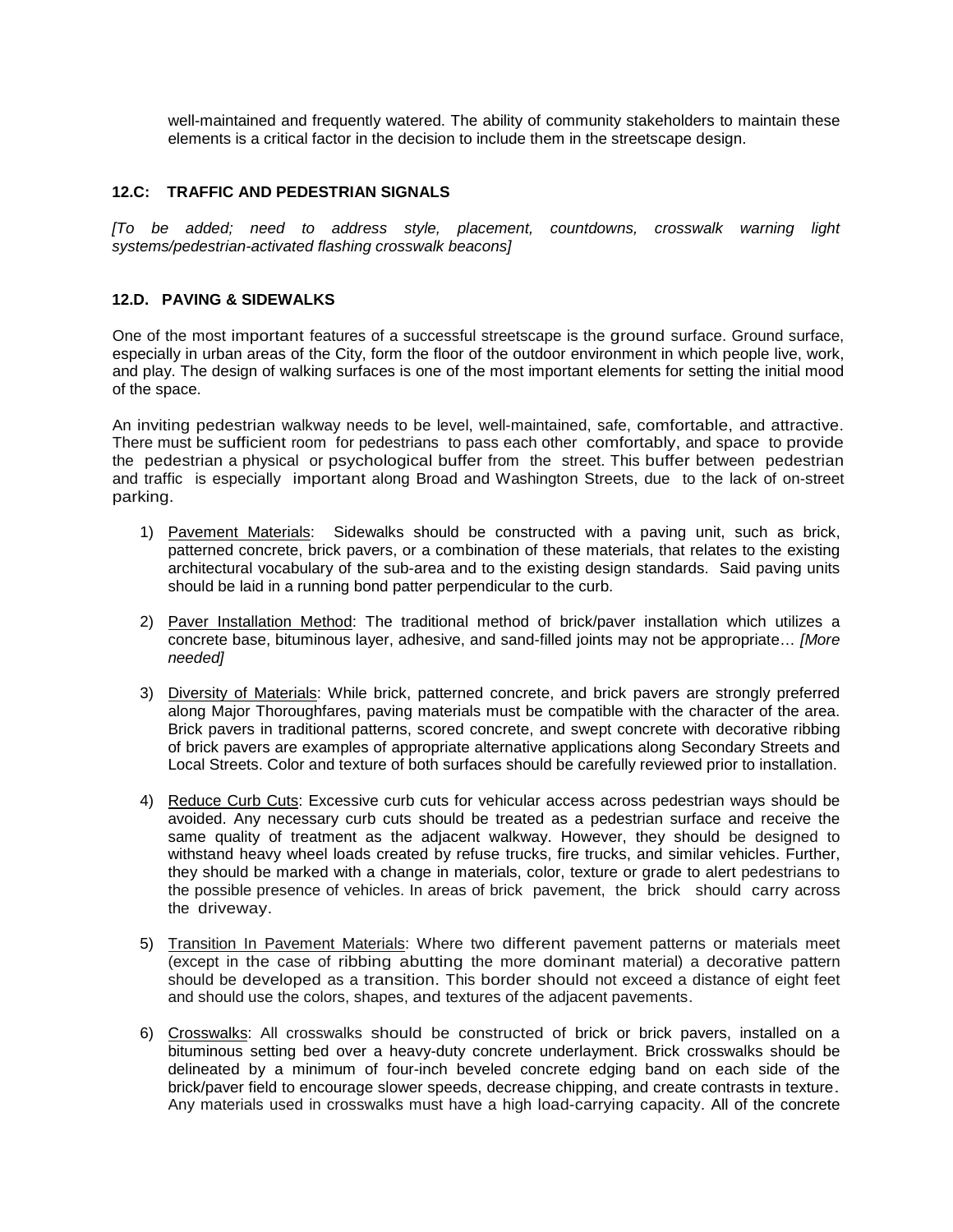elements should be tied into the adjacent concrete pavement underlayments to prevent differential settlement and to prolong the pavement life. Crosswalks along Major Thoroughfares should be a minimum of 12 feet in width; crosswalks along Secondary Streets or Local Streets should be a minimum of 10 feet in width. *[These could be called out in a graphic rather than specifying the distance between each crossing]*

- 7) Mid-block Crossings: In rare cases, mid-block crossings should also be considered in areas of heavy pedestrian uses where intersection crosswalks are not easily accessible, and there is a logical crossing point. Since vehicles may not expect a crossing in an area where they generally are not required to stop, these areas must be carefully studied and well-marked with high visibility pavement markings. For safety reasons, mid-block crossings should not be provided where they would interfere with the queue area of an adjacent intersection or if sight distance is substandard. *[These could be called out in a graphic]*
- 8) Curb and Gutter Style: All curb and gutter should be of a design that is a 90-degree, cast-in-place barrier curb and gutter. The typical curb is 15" deep by 7" wide and tapers into an integral 12" wide gutter.
- 9) Curb Ramps: Curb ramps should be ADA-compliant and provided at all intersections and crosswalks, including mid-block crossings. Curb ramps should align with the center of the crosswalks. A typical curb ramp consists of the ramp, side flares, approach, and a landing. Street pavement grades should be corrected, as needed, adjacent to the curb ramps. Detectable warning surfaces must be applied to all ramps to indicate the interface with the street. *[Need to discuss curb radius; do we want two curb ramps per corner (each being parallel to the crosswalks) or one large one?]*
- 10) Discouraged Designs: Large expanses of bright white or gray concrete surfaces should be avoided, as should concrete curbing poured in continuous strips. Excessive variation in sidewalk and curb materials should be discouraged.

### **12.E. STREET FURNITURE**

Street furniture describes those elements that pedestrians, motorists and bicyclists need in the streetscape including benches, trash receptacles, bicycle racks, newspaper/periodical dispensers and other accessory elements. Street furniture provides comfort and convenience and encourage pedestrian activity and interaction. Utilizing uniform street furnishings, particularly along the Major Thoroughfares, will serve as unifying elements in the streetscape.

- 1) Generally: All street furnishings should be of high grade painted metal or strong, durable, maintenance-free wood. Long-term durability under the most extreme environmental conditions should be a primary concern, and all street furnishings should require minimal maintenance. Street furnishings should generally be painted in a similar palette of colors, and should reflect classical styles, shapes, and lines that provide a timeless quality and complement Falls Church's architectural styles. While such furnishings need not match, they should be compatible and not clash with one another.
- 2) Benches: Benches should provide comfort and rest for shoppers, office workers and other pedestrians. All benches should be equipped with arms for the comfort and safety of those who require additional support. Benches should be slatted to provide for water drainage and discourage skateboard grinding. Benches should be at least six feet in length and should be constructed proposed at all focal points and locations where there is an increased likelihood for interaction between pedestrians and other modes of access (e.g., areas of heavy bicycle usage, bus stops, and other modal areas). Benches should not be placed too close to the curb, nor should they obstruct pedestrian walkways.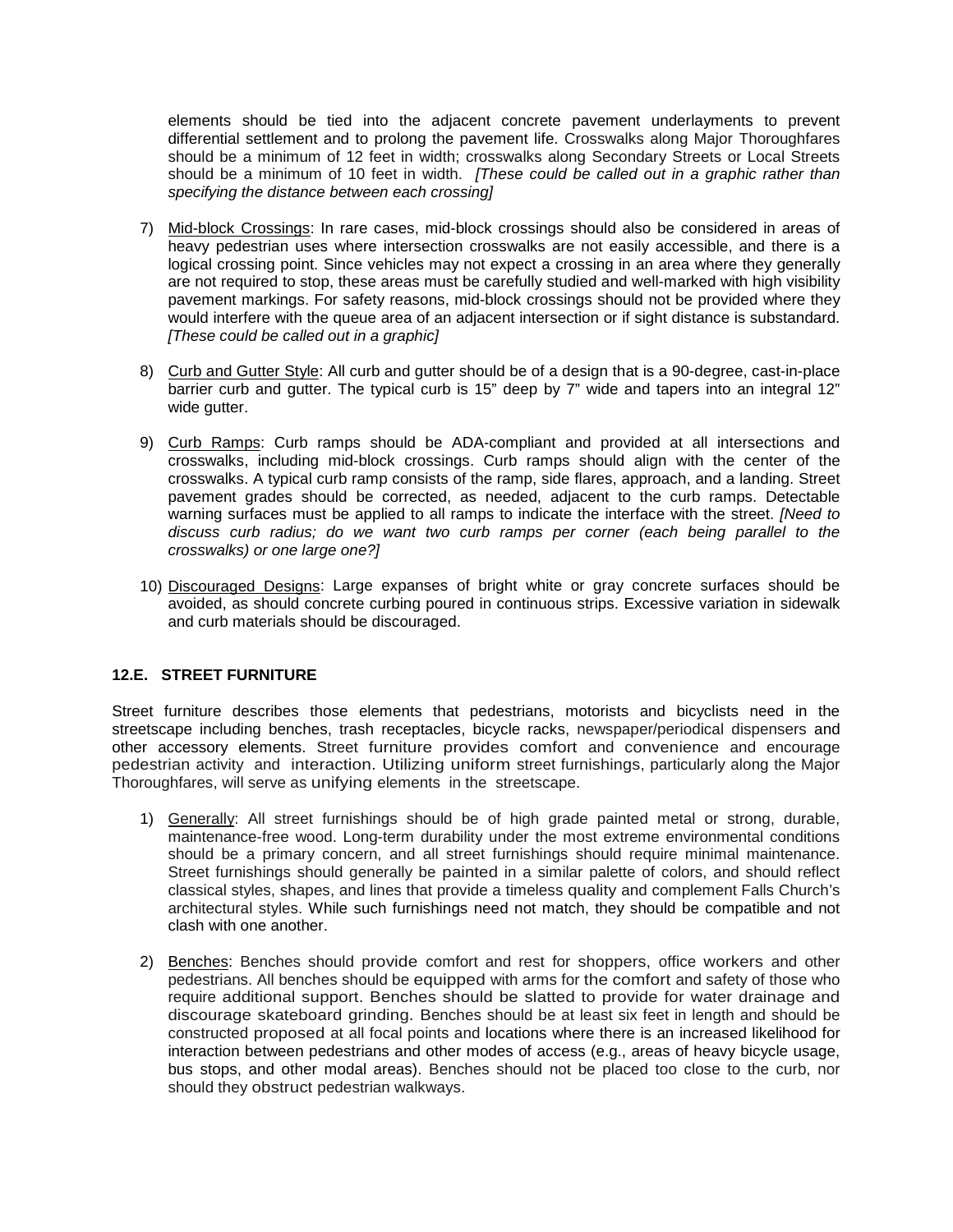- 3) Accessory Uses: Accessory uses, including trash receptacles, bicycle racks, drinking fountains, and interpretive displays, should be located in close proximity to benches.
- 4) Trash Receptacles: Trash receptacles should help maintain the cleanliness and neat appearance of the area. Trash receptacles should be constructed of dark painted metal with an attractive, yet subdued style that blends well with nearby furnishings and the surrounding landscape. Two trash receptacles should be placed on each block and near, but not next to, benches. Trash receptacles should be serviced at least once a week, with receptacles of more heavy use serviced twice per week.
- 5) Bicycle Racks: Bicycle racks should be provided at the W&OO Bike Trail and at certain focal points. They should be encouraged to be incorporated into new residential developments, at commercial and office centers, as well as near any institutional uses which would attract bicyclists. *[More needed; defer to Bicycle Master Plan]*
- *6)* Bus Shelters: *[More needed; defer to Bus Stop and Shelter Master Plan]*
- 7) Ash Urns: Ash urns are to be provided throughout this area at bus stops. *[Though smoking should be discouraged, we need to address this, particularly at bus stops and outside restaurants].*
- 8) Newspaper/Periodical Dispensers: Newspaper and periodical dispensers should be of painted metal, and grouped together in a pedestal design, a vending station, or in a corral. Dispensers should be located at nodes of pedestrian activity, such as bus stops and street corners.. Dispensers must not reduce pedestrian or automobile sight lines, and should not be used to display advertisements other than the name of the newspaper or periodical. *[We could*  require all dispensers be placed on a city-provided bollard, thereby consolidating their *placement and protecting them from theft]*
- 9) Bikeshare Facilities: *[To be added; is this addressed in the Bicycle Master Plan? If so, let's defer to that]*

# **12.F. SIGNAGE**

Signage is an important part of any commercial corridor. Due to their functional importance and aesthetic impact, this document distinguishes a number of sign types: regulatory signs, street name signs, street addresses, municipal holiday and festival banners, and private commercial signs. These signs can, and should, be a positive, integral part of the streetscape.

- 1) Regulatory Signs: Regulatory traffic signs are essential on any major street, but they often add to streetscape clutter. Haphazard placement of regulatory signs can decrease safety and increase the potential for noncompliance. Regulatory signs which are obsolete or in disrepair should be removed or replaced. Any replacement signs should utilize the latest designs in graphics and materials to increase visibility. All "No Parking" signs, and other small and medium-sized regulatory signs should be attached to street light poles. No more than two signs should be attached to any one pole. All other regulatory signs should be on standard metal posts.
- 2) Street Name Signs: All street name signs should be clearly visible and easily read. The street signs should list block numbers and should be attached to traffic light poles or street light poles whenever possible.
- 3) Cross-Street Community Identifiers: To brighten the streetscape, the use of community identifier banners across the street in select locations may be employed for the farmers market, holidays, festivals, community groups, or to highlight City amenities. These would be placed on the poles by the City, would be temporary, and could not be used as advertising by private businesses.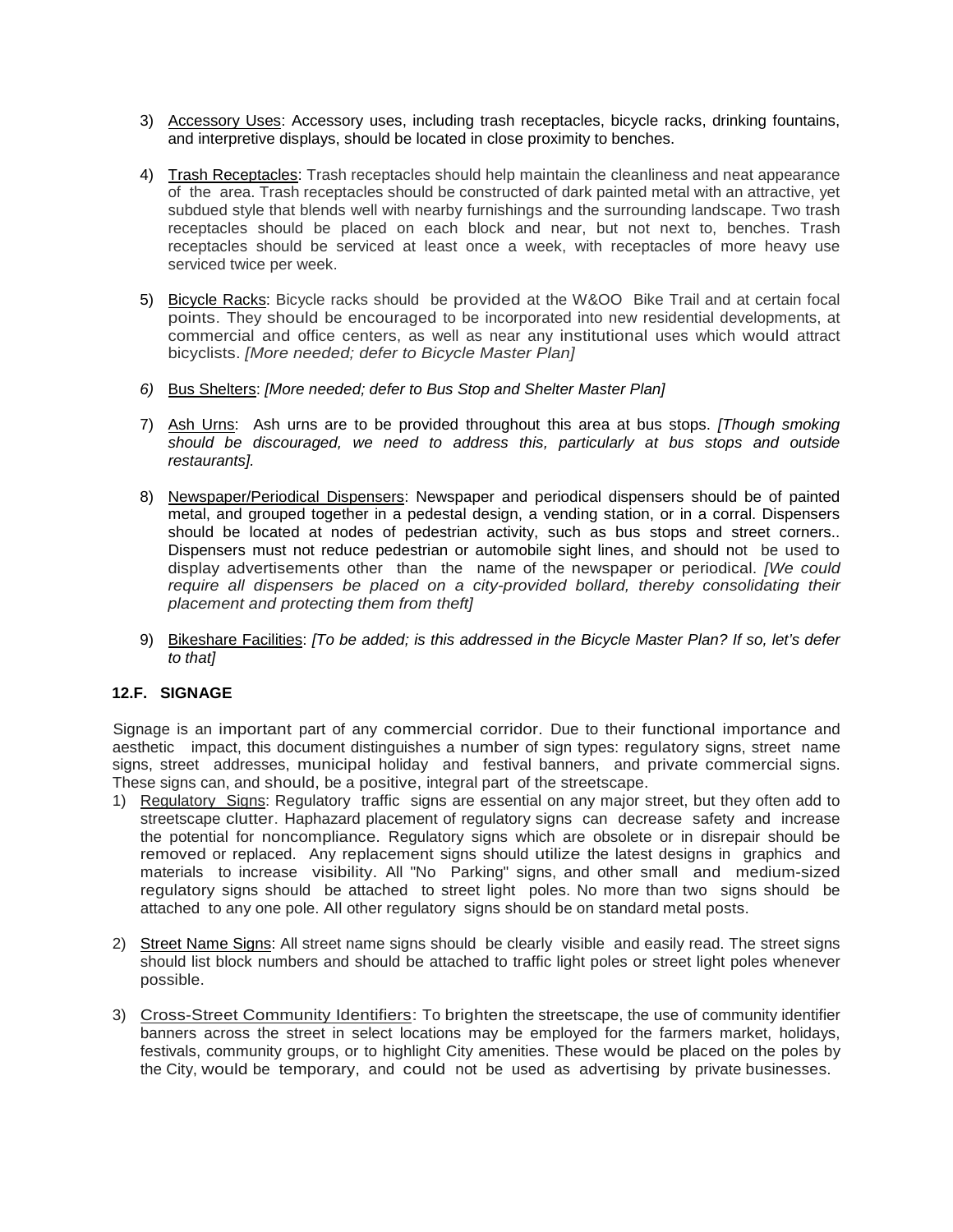- 4) Interpretive Signage: Interpretive signage will describe issues of historic or symbolic importance to the City and should utilize simple construction methods. Interpretive signs should be comfortable to read, provide legible graphics and text that meets ADA guidelines, and create a unified system with subtle variations between signs.
- 5) Commercial Signage: individualized signs, hanging signs *[More needed]*

*[Prior recommendations include:* 

- *1) Develop public directional and informational signs to reflect the character of Falls Church.*
- *2) Coordinate the colors and styles of signs*
- *3) Keep signs to the minimum number and size necessary for the use.*
- *4) Scale and place signs for both automobile traffic and pedestrians.*
- *5) Avoid placing signposts in locations where they can interfere with the opening of vehicle doors.*
- *6) Consider using decorative color banners in large open parking lot areas]*

## **12.G. PUBLIC ART, LANDMARKS, AND MONUMENTS**

Public art, landmarks, and monuments in the public right-of-way is a way the City can distinguish its streetscape and is strongly encouraged. Sidewalks are viable spaces for artwork that is interesting and engaging for pedestrians and enhances the streetscape. Care should be taken to create opportunities for both temporary and permanent public art. Sculptures, sidewalk inlays and kiosk displays are examples of public art. Other examples of public art can include paintings, murals, photography, tapestry, glass and works on or of paper.

- 1) The streetscape should anticipate certain focal points, consisting of public art, landmarks, and other monuments to provide special interest.
- 2) Placement of art in the public right-of-way should be treated similarly to any other physical element on a sidewalk. Placement should be restricted to sidewalks with sufficient space, and should not be a hazard to pedestrians or vehicles.
- 1) Use public art, landmarks, and monuments to celebrate or commemorate individuals, symbols, and events important in the history of Falls Church.
- 2) Any such features should divide streetscape corridors into easily-remembered segments without destroying the overriding visual unity of the corridor.
- 3) Use sculpture, fountains, murals, paved plaza areas and other similar features to enrich the public environment.
- 4) Use materials and designs that reflect the character of the sub-area.
- 5) Locate public art where it will have the maximum impact in terms of pedestrian visibility.

# **12.H. UTILITIES AND COMMUNICATION EQUIPMENT**

Utilities are a necessary and ubiquitous element of streetscape environments. Utilities in the streetscape consist of utility poles and overhead wires, surface-mounted utility boxes, utility mains, laterals, vaults, and valves. They include sewer, water, gas, and telecommunications equipment, poles, and wires. Utility installation can occur as a new installation (on new streets or as a part of new development), retrofit or upgrade to an existing system (such as undergrounding of overhead wires or sewer upgrades), or emergency repair. Utility installations, upgrades, consolidation, rearrangements, or realignments may also occur as part of other street or sidewalk improvement projects.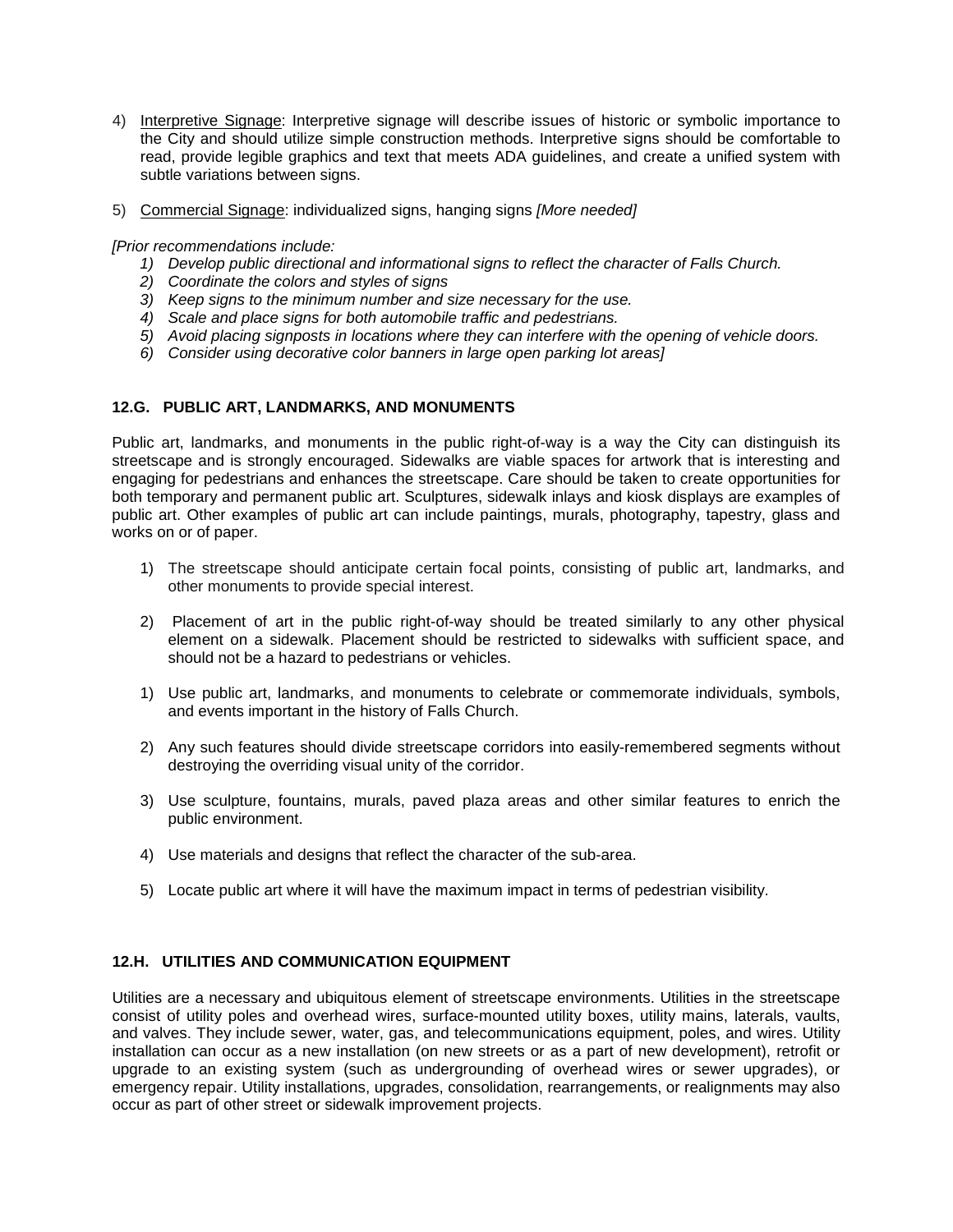Though essential, utilities often constrain the ability to locate other streetscape elements and can create a cluttered visual environment. Conversely, other streetscape elements may conflict with the ability to access and maintain utilities.

- 1) Utility Placement: Utility and communication equipment should be placed to minimize disruption to pedestrian through travel and potential planting and site furnishing locations while maintaining necessary access for maintenance and emergencies.
- 2) Place Utilities Underground: Utilities should be located underground wherever possible, as opposed to overhead or surface-mounted. New underground utilities should use durable pipe materials that are resistant to damage by tree roots, such as ductile iron, polyethylene, or polypropylene pipes. Tree removal should be avoided and minimized during the routing of largescale utility undergrounding projects.
- 3) Screening: Locate and screen utilities to limit their visibility from the street and on nearby development.
- 4) No Pedestrian Obstruction: Utility structures should not be placed within street crossing and curb ramp areas wherever possible. If existing vaults conflict with ramp areas, vaults should be moved or modified to meet accessibility requirements as feasible as part of utility upgrades.
- 5) Utility Covers: All utility covers (e.g., manholes, water meter access plates) should be flush with the sidewalk or street surface and should be made of slip-resistant materials. Where highly-visible covers exist within sidewalk areas or within crosswalks, stealh consideration should be given to elevating said covers into the realm of public art, pursuant to utility company approval, through styles or designs which make an artistic statement.
- 6) Conflicts With Landscaping: Large-size utilities, such as a large water main or gas line, must be relocated if trees or in-ground planters are to be installed in the same location. If the utilities cannot be moved, landscape designs must be changed.
- 7) New Development: New development should incorporate alleys for vehicle, utility, and service access so as to enable a more consistent streetscape and minimize aboveground utilities. New development should also locate new utilities to minimize disruption to streetscape elements.

### **12.I. BOULEVARD MEDIANS**

The medians along Broad and Washington Streets are places of interest of a different type. Rather than being places for people to gather, they play an important role in establishing the visual appeal of the city. These medians are highly visible to motorists and they can be further enhanced with new ornamental plantings.

- 1) Plantings should be closely spaced, selected for high salt tolerance, ease of maintenance, and four-season color. Such plantings may include bulb plantings, annuals, perennials (no evergreens), and shrubs. Such plantings should be raised for visual aesthetics, and may contained some raised natural stone visual elements or fencing.
- 2) While beautifying the street, the new groundcovers and small shrubs within the medians should be of a size that does not block drivers' views. Visual clear zones (between 2.5' and 6' above street grade) will be maintained near corners and median openings.
- 3) Median trees should reinforce the sense of arrival to the City and complement the streetscape improvements on either side of the street. Existing trees should be evaluated to ensure they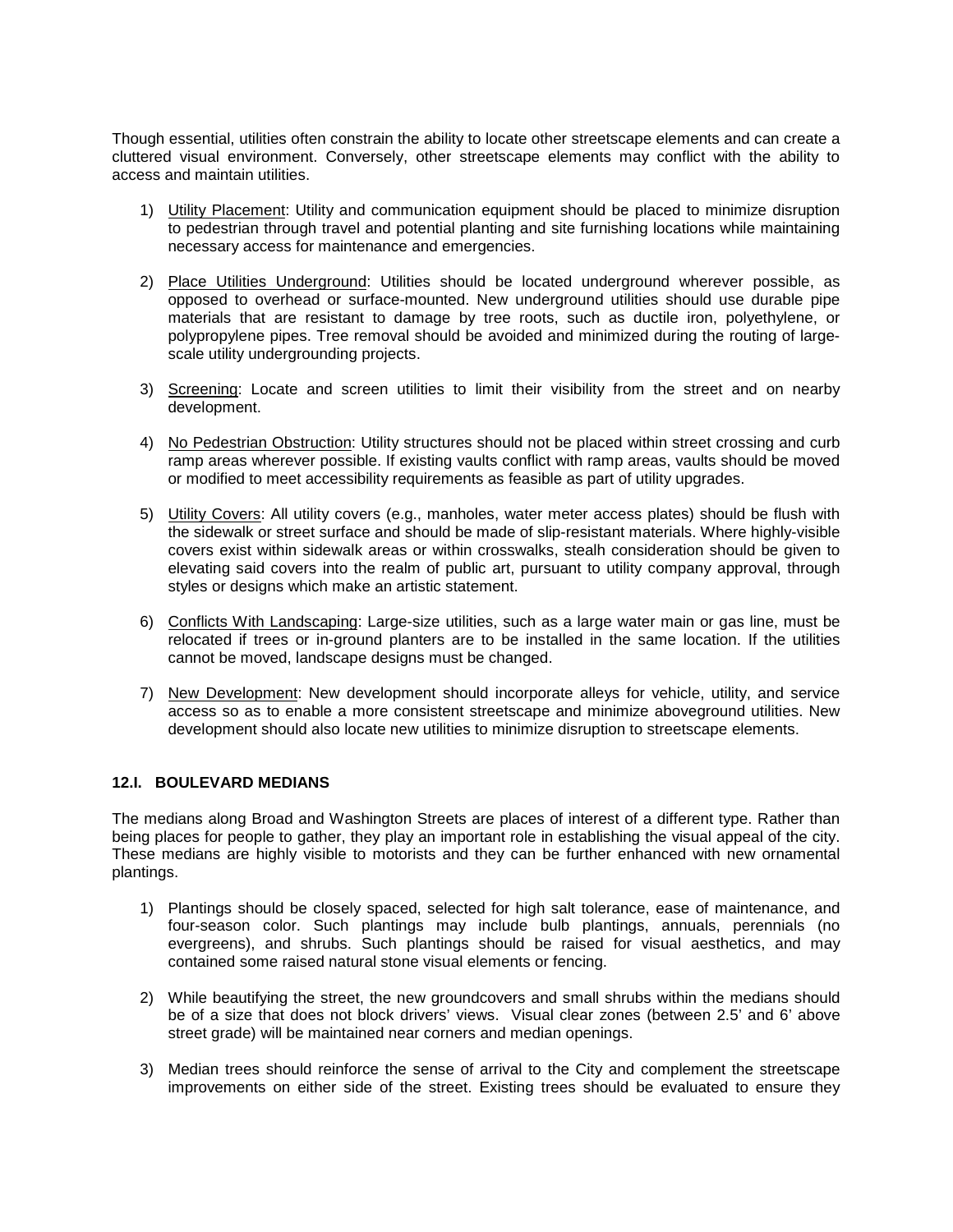contribute to the City's gateway experience and, where appropriate, be replaced with new shade trees better suited for those conditions.

# **12.J. GATEWAYS**

*[This section is the set forth special policies for the gateways. They should be identified on a map]*

- 1) Use consistent signage at all gateways to the City that incorporates the City's name and reflects the character of Falls Church.
- 2) Use landscape features as accents at all gateways and incorporate plantings with seasonal color.
- 3) Use distinctive wider paving for crosswalks at the gateway intersections.
- 4) Consider the use of public art or special features at the gateway locations, which may include sculpture.

## **12.K. PRIVATE STREETSCAPE ELEMENTS**

As outdoor dining and advertising increases in popularity, and as pedestrian activity increases across the City, many restaurateurs and businesses are gradually introducing their dining areas and merchandising into the public streetscape.

Outdoor café and restaurant seating (tables and chairs) helps to enliven the sidewalk environment and encourage economic development in the City's commercial districts. Private streetscape features, such as outdoor restaurants, tasteful outdoor displays of merchandise, and the use of interesting awnings, are encouraged. Such activities may be located on private property, or in the public right-of-way subject to zoning ordinance requirements. Outdoor dining and signage is regulated by Zoning Ordinance §§ \_\_\_\_\_\_\_ and \_\_\_\_\_\_\_, respectively. Individual businesses can apply for a permit from the City to place outdoor seating adjacent to their establishment.

It is noted that private streetscape elements must be balanced against the needs of the public traversing the streetscape with the desire to stimulate and encourage outdoor activities that bring in business and create an interpersonal, lively streetscape. Each location is unique and may have different pedestrian movements and volumes as well as physical constraints and limitations.

- 1) Respecting Clear Zones: Providing a clear, unobstructed pathway is a critical component of any sidewalk café or outdoor merchandiser. Where outdoor dining, merchandising, and advertising is permitted in the public right-of-way, businesses should maintain the respective sidewalk clear zone commensurate with the designated street typology recommendations. Where sufficient clear zones cannot be provided, outdoor dining, merchandising, and signage should be prohibited.
- 2) Ensure Safety: Care must be taken to keep sharp edges and splinters from injuring passing pedestrians or snagging clothing.
- 3) Outdoor Sandwich Board Signage: Sandwich boards should be a maximum height of four feet, a maximum of twelve square feet, and should be constructed of metal or wood. All edges should be covered with molding and constructed of MDO board or a similar quality material. All letters should be scaled to the size of the sign. No trademarks or logos should be a part of the sign other than that of the business.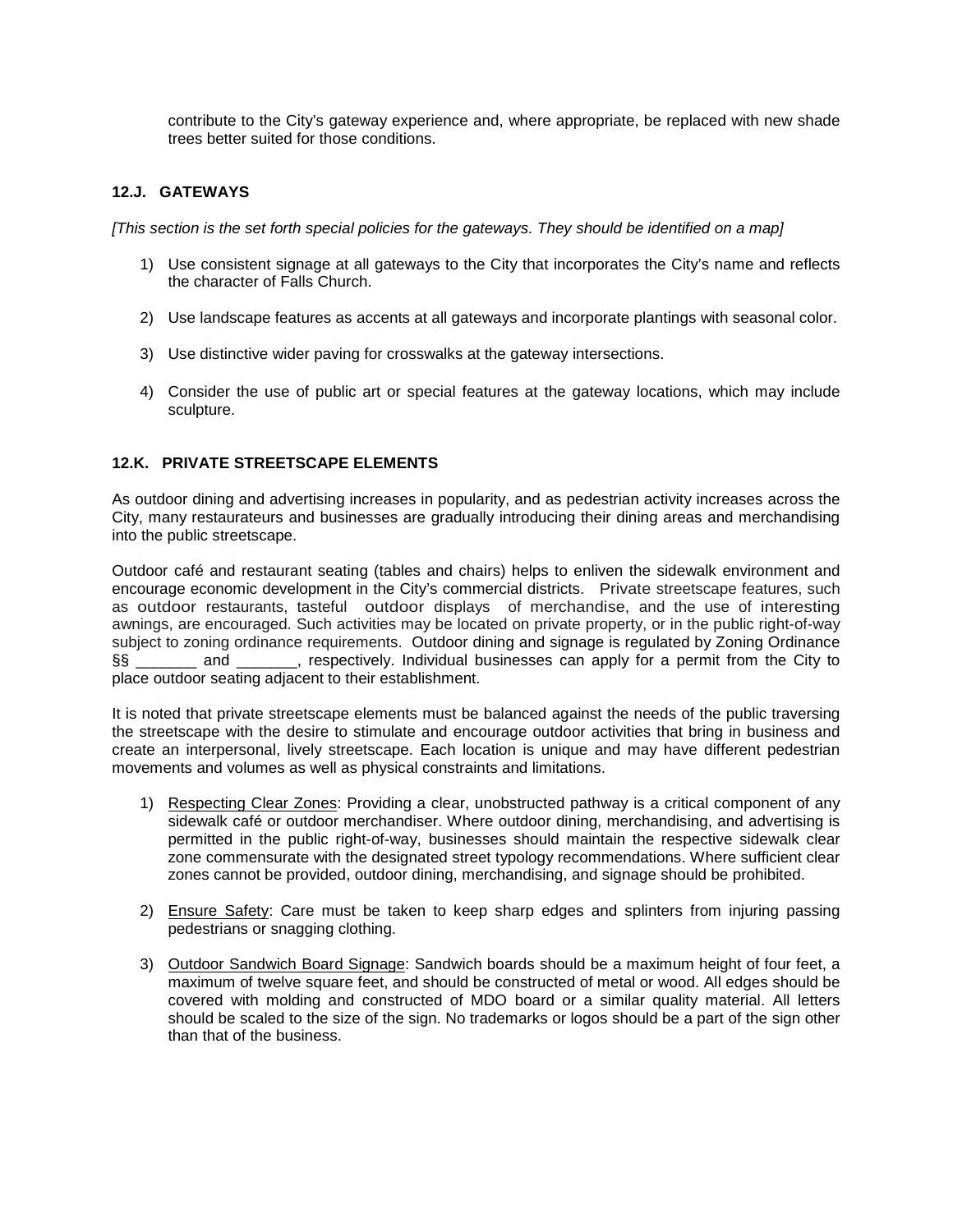### **13. TRANSITIONS TO RESIDENTIAL NEIGHBORHOODS**

*[This section should describe design elements/suggestions for transitioning off of Major Streets to residential neighborhoods (e.g., monument signs, decorative medians, etc.]*

### **14. UNIVERSAL DESIGN**

When designing a streetscape, the different ability levels of all users must be considered. All sidewalks, public-use buildings, street furniture, and public open spaces must comply with the most current ADA Standards for Accessible Design and be user friendly for those with disabilities. All design elements must conform to all applicable Federal, State and Local laws and codes. Handicapped access points shall be appropriately designed and clearly marked.

### **15. MAINTENANCE**

One of the most important considerations is the issue of budget and maintenance. Initial construction budgets may allow for certain streetscape elements, however, the downstream maintenance requirements may become cost prohibitive. This analysis of the maintenance costs is a crucial step in determining the initial streetscape elements that can be initially constructed.

*[This should be its own section; we need to discuss securing dedicated source of maintenance from the City, and requiring developers to maintain landscaping elements in front of their property through maintenance agreements, etc.]*

### **16. COLLABORATION WITH NEIGHBORING JURISDICTIONS**

*[This section should acknowledge the need to partner with Arlington, Fairfax, and VDOT on streetscape improvements/gateway designs (e.g., gateway entrances at Shreve/Haycock and along the south side of Lee Highway/Washington Street)]*

### **17. SUSTAINABLE STREETSCAPE DESIGN**

*[This was prominent in the oft-maligned 2010 guidelines. Certain aspects of the 2010 guidelines may be worth referencing, including discussing permeable pavements, vegetative grasses, SWM, bioswales, etc.]*

> **- END -** \_\_\_\_\_\_\_\_\_\_\_\_\_\_\_\_\_

> \_\_\_\_\_\_\_\_\_\_\_\_\_\_\_\_\_

### **ADDITIONAL TOPICS FOR DISCUSSION/NOT ADDRESSED ABOVE:**

- 1) Sign Ordinance: Consider revisions to permit small hanging projecting signage
- 2) Bonus Height in exchange for more sidewalk space